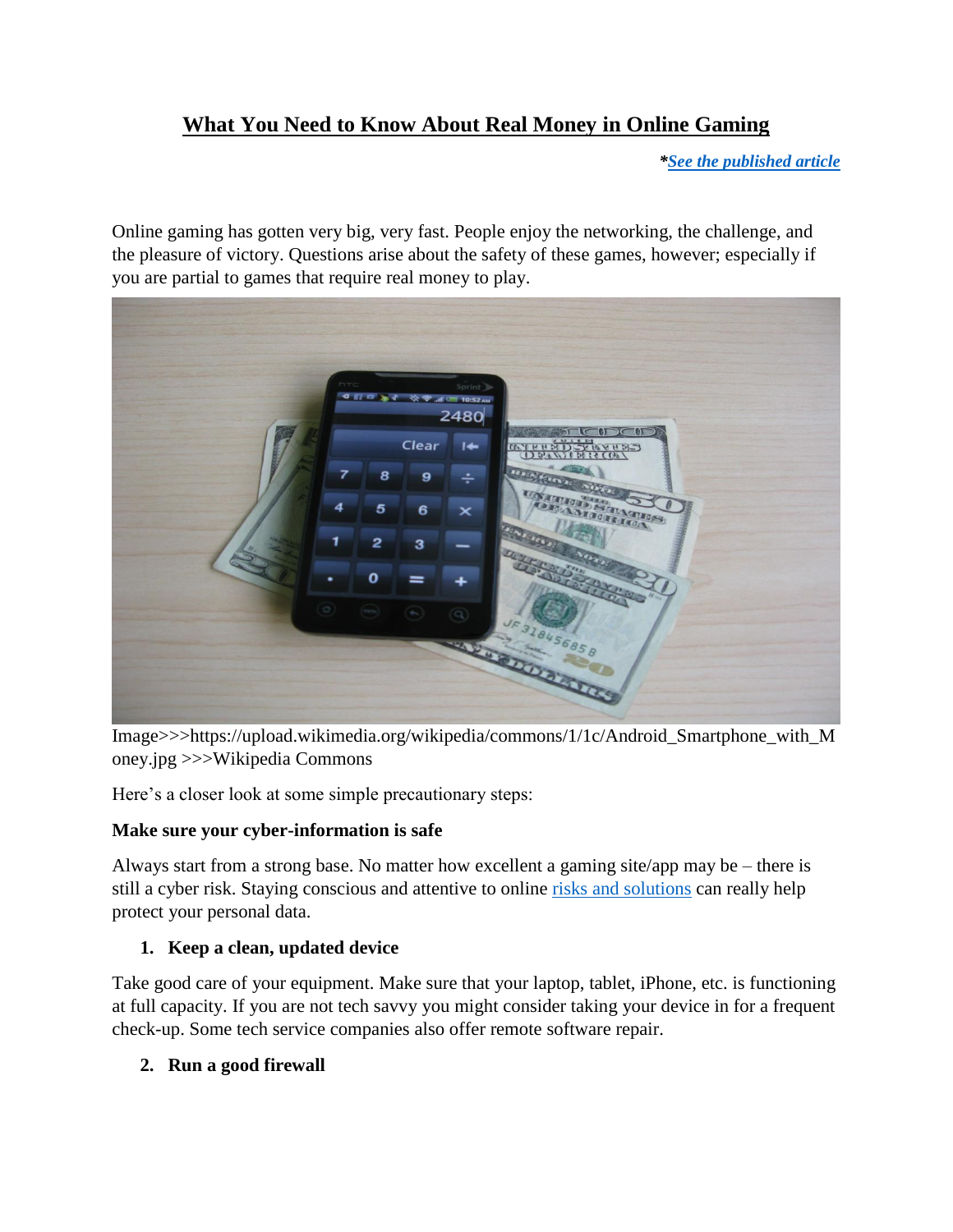Always run a firewall. Check it frequently to make sure that it's working and to make sure it hasn't flagged any threats.

# **3. Use strong passwords**

No matter what you are doing – shopping, banking, gaming – that requires a digital transfer of money; you need to make sure your passwords are strong. Sentence passwords with a mix of caps, letters, and symbols are a great tool. Also try not to use the same password for more than one site – especially if it involves real money.

# **4. Recognize viruses and scripts**

Keep up to date on the latest viruses and [know what to look for](http://www.wikihow.com/Recognize-a-Computer-Virus-Infection) in your device if it has downloaded a virus. Also be aware that running scripts like ActiveX – while not a virus itself – may open up your system to compromise.

# **Be particular**

Don't be afraid to be choosy when it comes to dealing with apps. Know who you are dealing with and how trustworthy they are.

# **1. Look for honesty**

Sites that promote online gaming – including desktop and mobile apps – should be very upfront and honest about how their money system works. Preferably they will list [all the different ways](https://www.pokerstarscasino.com/real-money/) you can deposit and withdraw money from their system, and have detailed lists on their confidence in each type of money transfer; i.e. credit cards, bank deposits, e-checks, etc.



# Kosher Checked. Globally Accepted.

Image>>>https://en.wikipedia.org/wiki/Kosher\_Check#/media/File:Kosher\_Check\_Kosher\_Cert ification.jpg >>>Source: Wikipedia

# **2. Check for certification**

Those funny symbols at the bottom of a web page mean that the website has been security verified by a third-party system. Getting familiar with top certification logos will save you a lot of time when questioning a site's trustworthiness.

# **3. Ask questions**